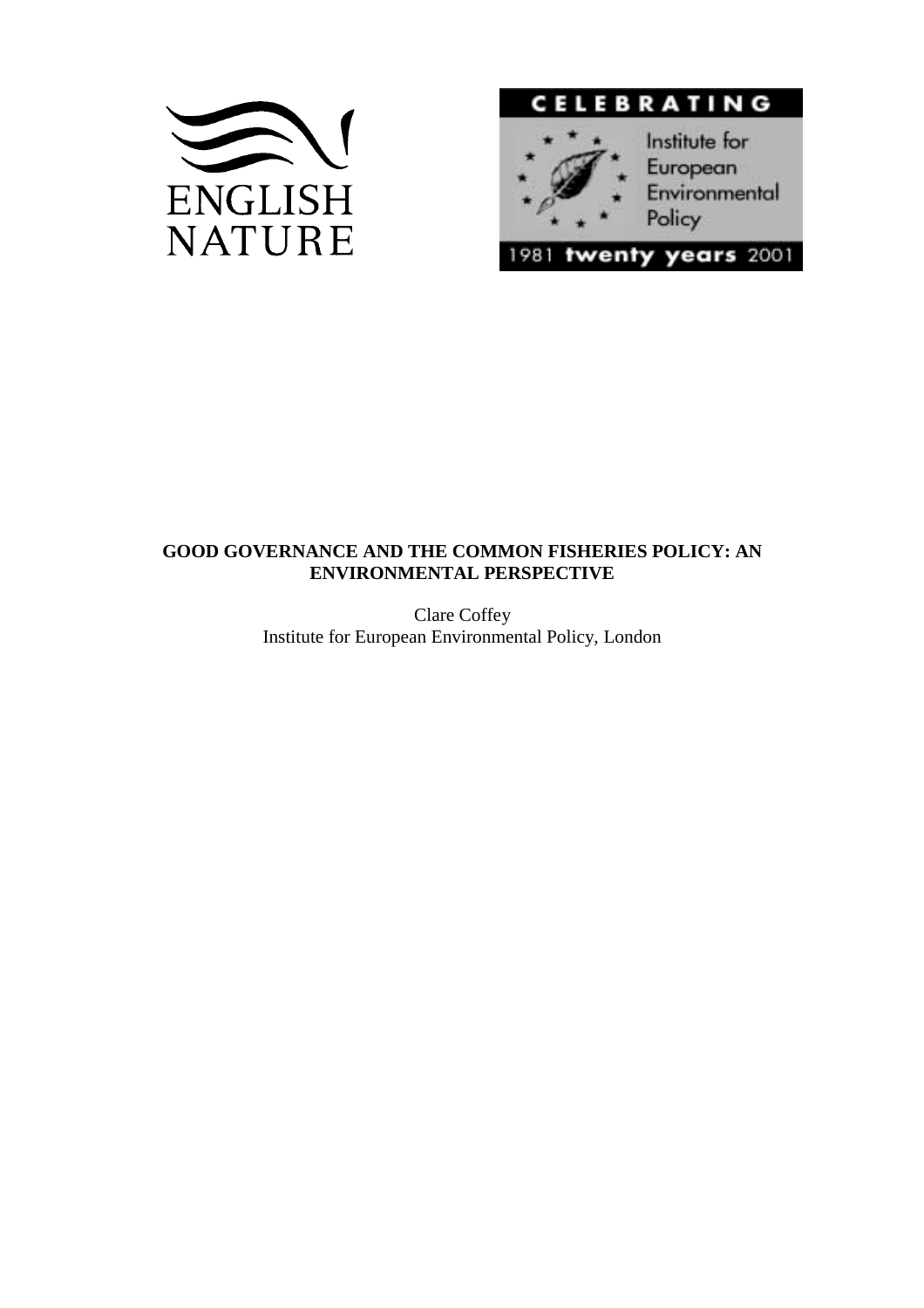



# **GOOD GOVERNANCE AND THE COMMON FISHERIES POLICY: AN ENVIRONMENTAL PERSPECTIVE**

Clare Coffey Institute for European Environmental Policy, London

# **1 Introduction**

The debate on EU fisheries management may appear to be dominated by technical discussions on catch limits and gear restrictions needed to maximise ecological, social and/or economic sustainability. With increasing frequency, however, environment as well as industry organisations are calling into question the way in which EU fisheries policy is administered. References to the 'blunt', 'remote', 'highly bureaucratic' or 'top-down' nature of the Common Fisheries Policy (CFP) are common within industry literature. The way the policy is developed, implemented and evaluated is similarly criticised for lacking transparency and accountability, with decisions seen as left to technical or scientific experts, to the exclusion of environmental interests. For these reasons, and in the face of growing evidence of the decline of the marine environment, the EU is viewed as ineffective in its management of the fisheries sector.

Although rarely couched in such terms, these issues are central to the question of 'good governance'. Governance is a broad term used to describe the way governments are formed, how they exercise powers and the extent to which they are accountable to, and allow participation by, the public. Given widespread dissatisfaction with the CFP, it is of little surprise that 'good governance' is also among the list issues in the Commission's Green Paper on the Future of the CFP. Although the CFP review itself will not be able to tackle the fundamental architecture and workings of the EU, it could result in improvements to some of the structures, approaches and practices particular to EU fisheries policy. Discussions on the future of the CFP could also feed into the more wide-ranging debate on 'European governance' that is being launched by the Commission in mid-2001.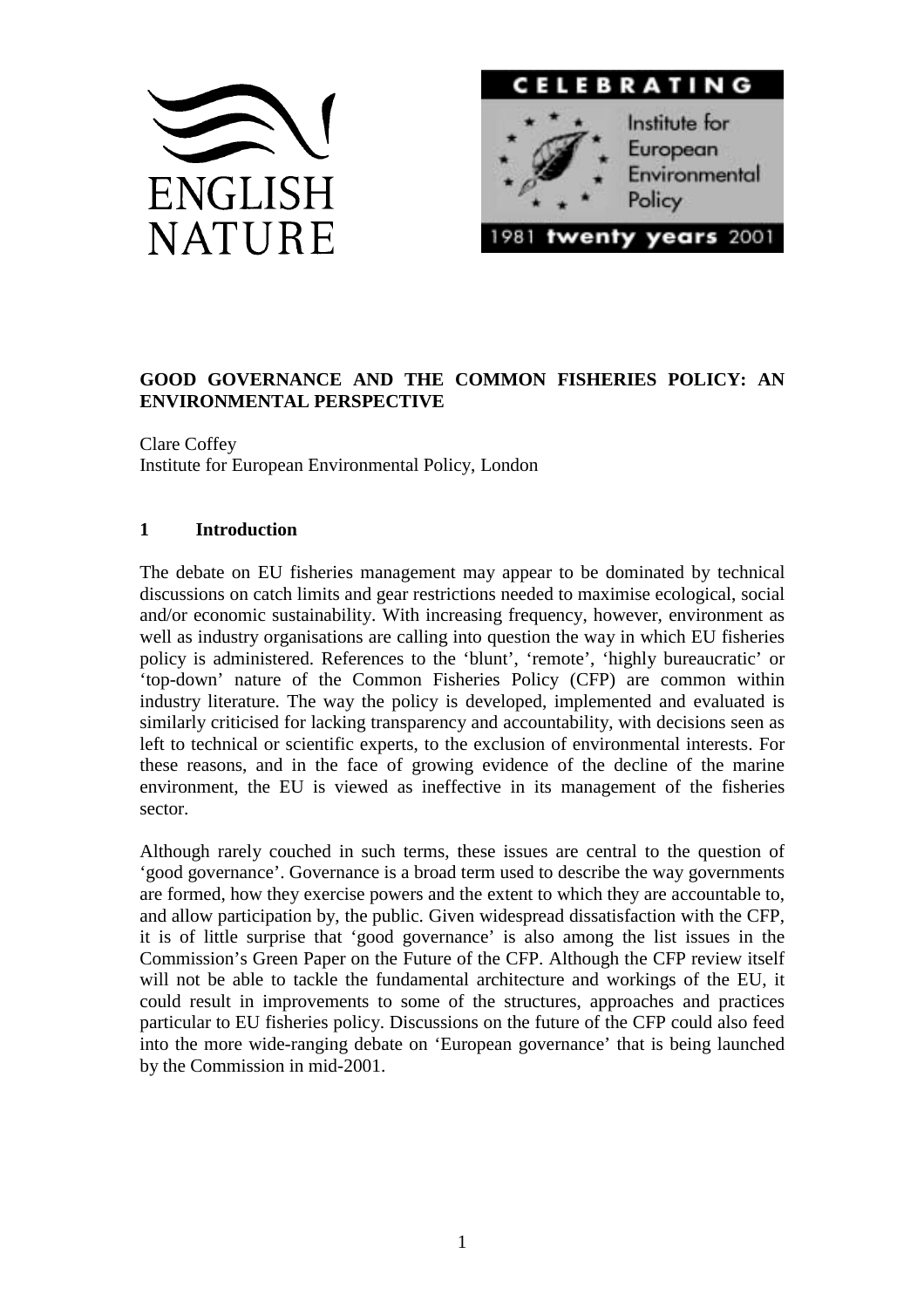This briefing paper is the fourth in a series of five papers being prepared by IEEP as part of a joint IEEP/English Nature project<sup>1</sup>. It provides some context to the debate on governance and the main international and EU instruments in place to promote good governance in relation to the environment. It looks in more detail at arrangements concerning transparency and accountability, participation in decision-making and subsidiarity under the CFP, from an environmental perspective, and identifies ways in which improvements might be secured. The paper is thus intended to provide a constructive contribution to the debate on the 2002 CFP review, in line with the specific requirement for environmental integration in Article 6 of the EC Treaty.

The other briefing papers in this series cover the following:

- Integrating environment into the Common Fisheries Policy;
- Fish stock conservation: a role for strategic fisheries management planning?
- Mediterranean issues: towards effective fisheries management; and
- Socio-economic issues: the use of taxes and charges.

# **2 Background to the good governance debate**

The issue of governance has been of growing interest across a range of policy areas since the 1980s, particularly in the context of international development and cooperation policy. The idea of 'good government' can be traced back much further, however, to at least the start of the century. The meaning of 'good governance' varies according to the policy area in question but at its heart are issues such as how powers are exercised in managing international, national or even corporate resources. Governance debates therefore potentially touch upon a wide range of questions, including the accountability and transparency of government action, participation of stakeholders in the decision process, administrative levels of government and the overall effectiveness of management policies.

Importantly in the context of this paper, good governance is not simply a means of furthering democratic principles. Rather, accountability, transparency, participation and decentralisation are also central factors underpinning the successful transition to environmentally sustainable development. Accountability is particularly important in sectors such as fisheries where virtually the entire sector is managed by the public sector but where management and exploitation occurs largely out of public view and scrutiny. Access to information and transparency in policy are thus critical as means of ensuring accountability. They are also a precondition for meaningful public participation in decision making. Decentralised management can also improve policy effectiveness by allowing measures to be tailored to local needs, as well as providing opportunities for participation in decision making by local stakeholders. Finally, all of these governance issues can contribute to heightened public awareness of environmental issues.

# *2.1 Governance in International Environmental Agreements*

<sup>&</sup>lt;sup>1</sup> For further information about the project, contact Clare Coffey at IEEP: tel +32 2 740 0923 / email ccoffey@ieeplondon.org.uk; or Paul Knapman at English Nature: tel +44 1733 455229 / email paul.knapman@english-nature.org.uk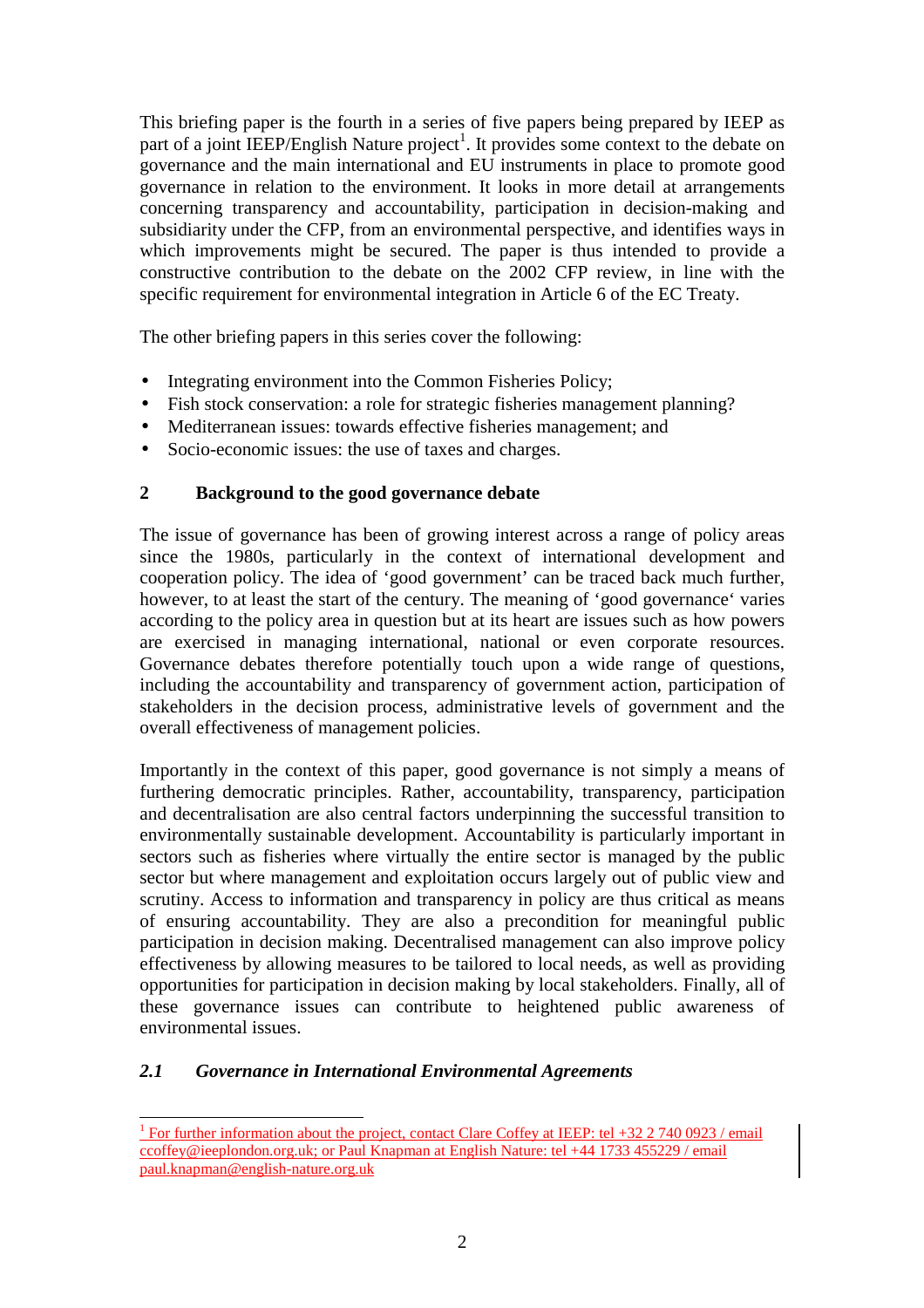In international environmental agreements, there are remarkably few formal rules that deal with transparency and accountability, public participation, and decentralisation. Some important moves have nevertheless been made, most notably through adoption of the Århus Convention on Access to Information, Public Participation in Decision Making and Access to Justice in Environmental Matters (1998). The Convention, which the EC and all Members States have signed, is a first step towards developing universally applicable rules in this area. It establishes extensive provisions to ensure the following governance related rights.

- *Access to information on environmental matters* officials and authorities are to assist and provide guidance to the public in seeking access to 'environmental information' which includes any information on the state of the environment (including biodiversity and its components), and factors affecting or likely to affect this. The Convention also requires authorities to disseminate information, or at least to inform the public about the type and scope of environmental information that is being held.
- *Public participation in decision making* this includes a requirement for early and effective participation in a wide range of decisions, from local project related decisions through to the development of statutory rules. Not only does participation have to be supported, but the results of consultations also have to be taken into account in final decision making.
- *Access to justice* provisions ensure that the public has appropriate access to justice for alleged impairment to its rights of access to information and public participation. The public is also to have access to justice to challenge acts or omissions by private persons and public authorities that contravene the provisions of national environmental law.

The Convention thus establishes relatively comprehensive and far reaching provisions that are directly relevant to fisheries governance issues. In addition to this, the FAO Code of Conduct on Responsible Fisheries, a non-binding instrument adopted in Rome in 1995, refers to the need to make decision-making processes transparent and to ensure that they achieve timely solutions to urgent matters. States are also called upon to facilitate consultation and effective participation in decision-making (Article  $6$ ). Other international instruments relating to biodiversity conservation<sup>2</sup> and fisheries management<sup>3</sup> also refer to issues of good governance, but on a more limited scale.

# *2.2 The governance framework in the EU*

The EU has developed numerous formal and informal procedures in support of good governance, including in environmental matters, as follows.

<sup>&</sup>lt;sup>2</sup> 1992 UN Convention on Biological Convention (Article 14) - public participation in environmental impact assessment of projects likely to have significant adverse impacts on biological diversity.

<sup>&</sup>lt;sup>3</sup> 1995 UN Agreement on Straddling Fish Stocks and Highly Migratory Fish Stocks (Article 12) transparency and participation of non-governmental organisations (NGOs) in decision-making processes.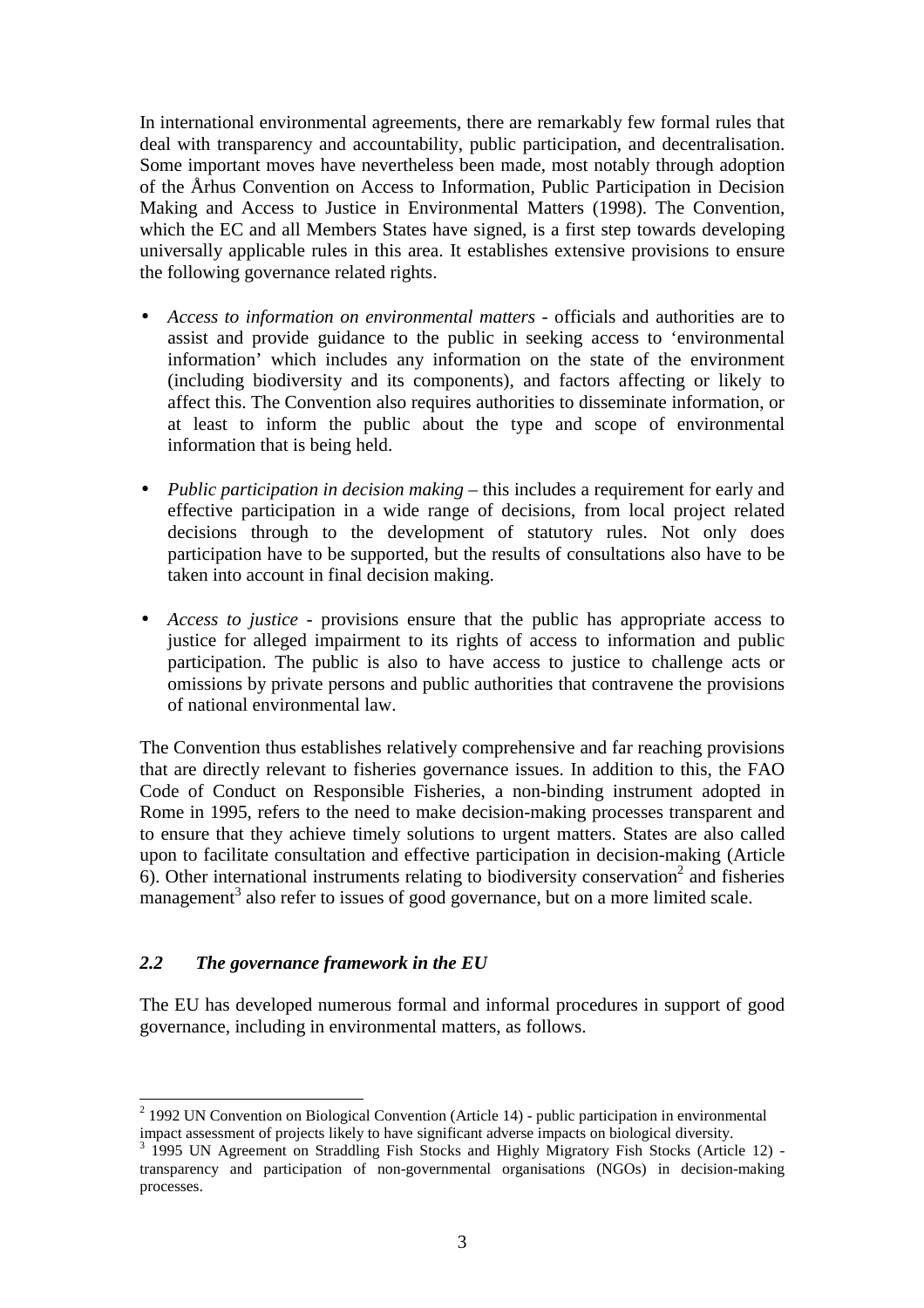- *Transparency and accountability* there are currently two main instruments governing access to information, one concerning access to information on the environment and measures likely to affect the environment that is held by the Member States (Directive  $90/313$ ).<sup>4</sup> Another set of rules establishes provisions on access to documents held by the EU institutions, largely based on a Code of Conduct on public access to documents. The Code aims to ensure the widest possible access to documents held by the Commission and Council. 'Documents' are defined as any written text that contains existing data. The right of access to European Parliament, Council and Commission documents was also enshrined in the EC Treaty in 1999 and secondary legislation to implement these provisions is currently under development (COM(2000)30).
- *Participation in decision making* unlike access to information, this is not covered by a single piece of 'horizontal' EC legislation. Within the three EU institutions (Commission, Parliament and Council), practices are highly variable. The European Parliament, apart from being directly elected, also has a strong tradition of close working with public interest groups, including open hearings. There is also a range of formal and informal ways of involving interest groups in Commission work, including the setting up of advisory committees or specific working groups, as well as financially supporting NGOs, although many DGs do not adopt such practices. There is also an increasing tendency to issue discussion documents and to organise hearings, at least in relation to major reforms. By contrast, public participation in Council decision making is virtually non-existent.

Several EC laws include provisions to ensure Member States allow public participation in the policy *implementation* process, including the environmental impact assessment Directive. Proposals for extending public participation in implementing EU environmental legislation are currently before the Council (COM(2000)331).

• *Decentralisation of decision making to the lowest appropriate level* – This has found expression in the EU largely through the principle of 'subsidiarity'. The principle was given legal force in relation to most Community policies in the 1992 Maastricht Treaty. The Treaty definition of the principle is very narrow, effectively setting out when national action is preferable to Community action. Thus Community action is to be taken 'only if and insofar as the objectives of the proposed action cannot be sufficiently achieved by the Member States and can therefore, by reason of the scale or effects of the proposed action, be better achieved by the Community' (Article 5). An important proviso, however, is that the principle does not apply to areas such as fisheries which fall under exclusive community 'competence'.

Despite the narrow approach under Article 5 of the EC Treaty, the concept of subsidiarity potentially has much broader implications, as reflected in a new Protocol to the EC Treaty<sup>5</sup> on subsidiarity and proportionality, introduced in 1997.

 4 See also Haigh, 2000; in relation to the CFP, see Lasén Diaz, 2000

<sup>&</sup>lt;sup>5</sup> Protocol to the Treaty establishing the EC on the application of the principles of subsidiarity and proportionality. As far as the principle of proportionality, Article 5 of the EC Treaty states that 'Any action by the Community shall not go beyond what is necessary to achieve the objectives of the Treaty.'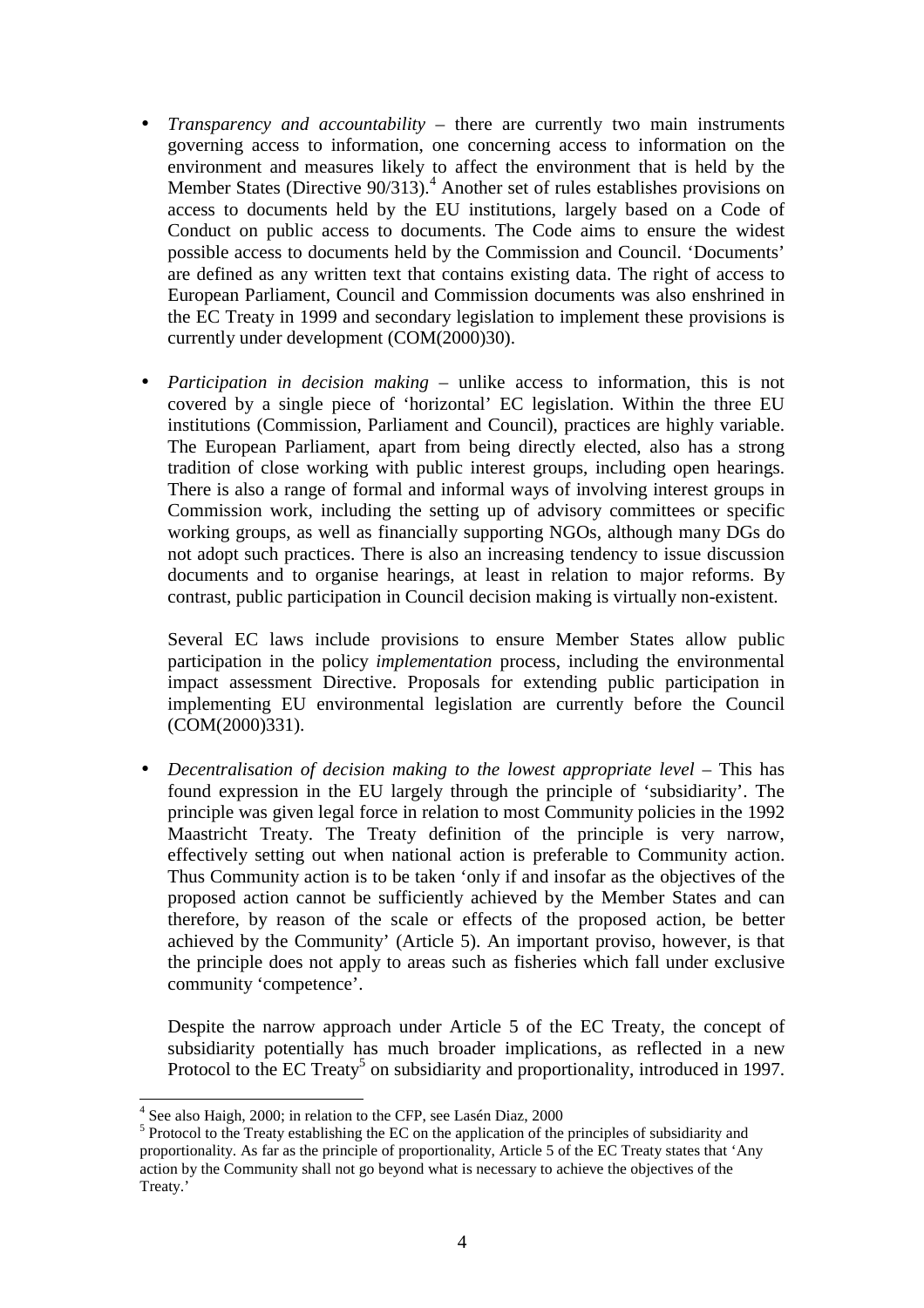The Protocol outlines not only when the Community should and should not act, but also what form action should take. Thus, Community action should be 'as simple as possible'; directives – binding as to the result to be achieved but leaving Member States the choice of how to deliver the results - are to be preferred, in principle, over regulations; and framework Directives preferred over detailed measures. Community measures should also leave as much scope for national decisions as possible, as long as this is consistent with the aims of the policy and objectives in the Treaty. Last but not least, the Commission should consult widely before proposing legislation and where appropriate publish consultation documents.

This broader approach to subsidiarity is to some extent already visible in EU environmental policy making, the most recent example being the water framework Directive (2000/60). This establishes broad EU level objectives while leaving Member States considerable discretion in their implementation. However, other policy areas make little or no use of Directives, instead using very detailed regulations that leave little or no scope to adjust measures to national circumstances.

# *2.3 Future directions in EU governance*

Today, 'good governance' has never been higher on the EU's agenda. The crisis of the previous European Commission and its forced resignation in March 1999, as well as the prospect of EU enlargement, have reinforced calls for reform of EU institutions and procedures. Ratification of the Århus Convention is demanding a new approach towards governance in relation to environmental matters. The impacts of this Convention are likely to be felt far beyond the limits of core environmental policy, potentially extending to all areas of EU policy. The new Protocol on subsidiarity and proportionality could similarly have significant ramifications for governance in the EU.

A significant additional, but clearly related, driver for reform is the general level of public dissatisfaction about the way in which Europe is being governed and how effective, ultimately, policies are seen to be. Although, according to successive Eurobarometer surveys, European citizens generally support further EU intervention on environmental matters, many EU policies and the EU institutions continue to suffer from a widespread lack of public support and trust. The fact that the EU impinges on everyday life is particularly apparent in sectors such as fisheries, where the EU has 'exclusive competence' and where the CFP thus tends to dominate national policy discussions.

# **3 Improving governance under the CFP**

The lack of confidence in EU governance has led the Commission to launch a major debate on European Governance, with a White Paper due to be published in July 2001<sup>6</sup>. While that debate can be expected to have ramifications for all areas of the EU, particular disillusionment with the existing CFP has also forced a more specific debate on governance as part of the discussions on the 2002 CFP review. Both the

 $\overline{a}$ <sup>6</sup> Additional information on the White Paper can be found at:  $\frac{http://europa.eu.int/comm/governance.}$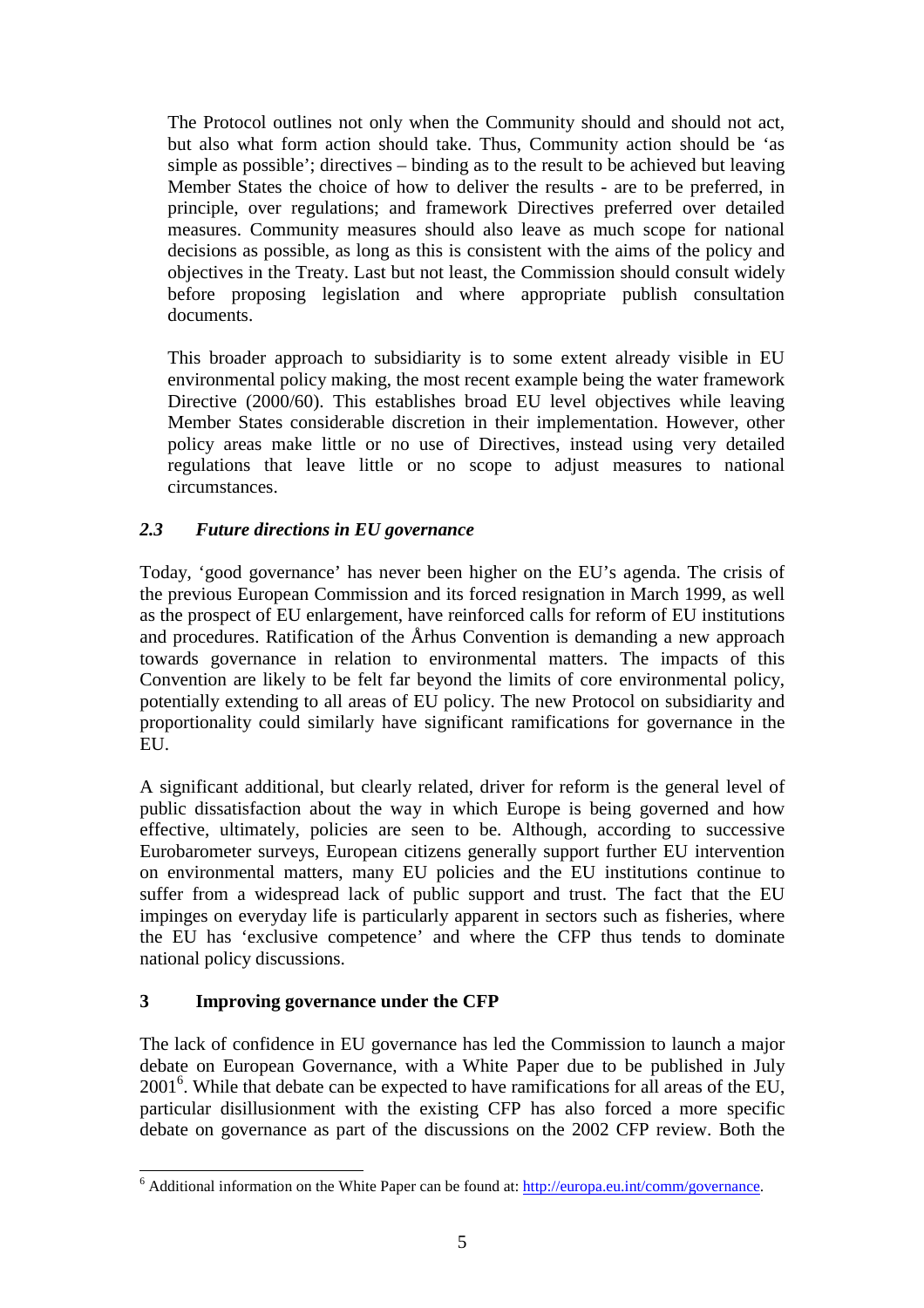White Paper and the CFP review should thus identify the reforms necessary to contribute to delivering sustainable fisheries. These could subsequently be reflected in revisions to EU Treaties, policies and working practices.

This section identifies some of the key weaknesses in transparency and accountability in relation to the CFP, from an environmental perspective, and explores options for improvement.

# *3.1 Transparency and accountability*

The CFP, like many areas of EU policy, is made up of a complex set of measures. There is limited public information on what policies exist, how they are developed and adopted, and how they interrelate. Although there have been attempts at improved dissemination of information, notably including a new Regulation on 'closer dialogue' (see box), greater resources are needed to fully engage and inform stakeholders and the public about CFP and related issues.

### **Closer dialogue with industry and relevant groups**

In 1999, DG Fisheries issued a paper (XIV/859/99) entitled *Action Plan for closer dialogue* with the fishing industry and groups affected by the Common Fisheries Policy. The Plan suggested key areas where improved dialogue was being sought, including proposals to open up the ACFA (Advisory Committee on Fisheries and Aquaculture) to environment and development organisations. In general, according to the Commission, it has 'become abundantly clear that relations between the commission and the fishing industry… are no longer satisfactory to either party'.

One result of the proposals for improved dialogue was a Regulation (657/2000) on closer dialogue adopted in March 2000. The preamble to the Regulation highlights the need to give 'representatives of the fishery products and aquaculture industry together with the other groups concerned' a greater role in the design, drafting and implementation of the CFP. This is to be achieved by improving dialogue and by making the whole decision process more transparent, especially in the preparatory stages.

In practice, the Regulation requires the Commission to bear the costs of meetings arranged by 'European trade organisations' aimed at preparing for ACFA meetings. The wording of the Regulation suggests that preparatory costs incurred by environment, development or consumer groups would not be covered. However, the Regulation also requires the Commission to pay for the preparation and dissemination of material explaining the CFP, and to maintain regular contact with the organisations and groups concerned. This includes costs of providing 'very wide' access to data and explanatory material on Commission proposals, through the internet and a regular publication, as well as organising information and training seminars for 'opinion formers'.

#### *Access to documents*

For those seeking to access more detailed information on fisheries policies or projects, there have been some improvements notably in the official information available on DG Fisheries and other Commission web sites. However, access to internal or draft documents is still relatively limited, despite the existence of legislation on access to EU documents. All too often there is still a tendency to apply a restrictive approach to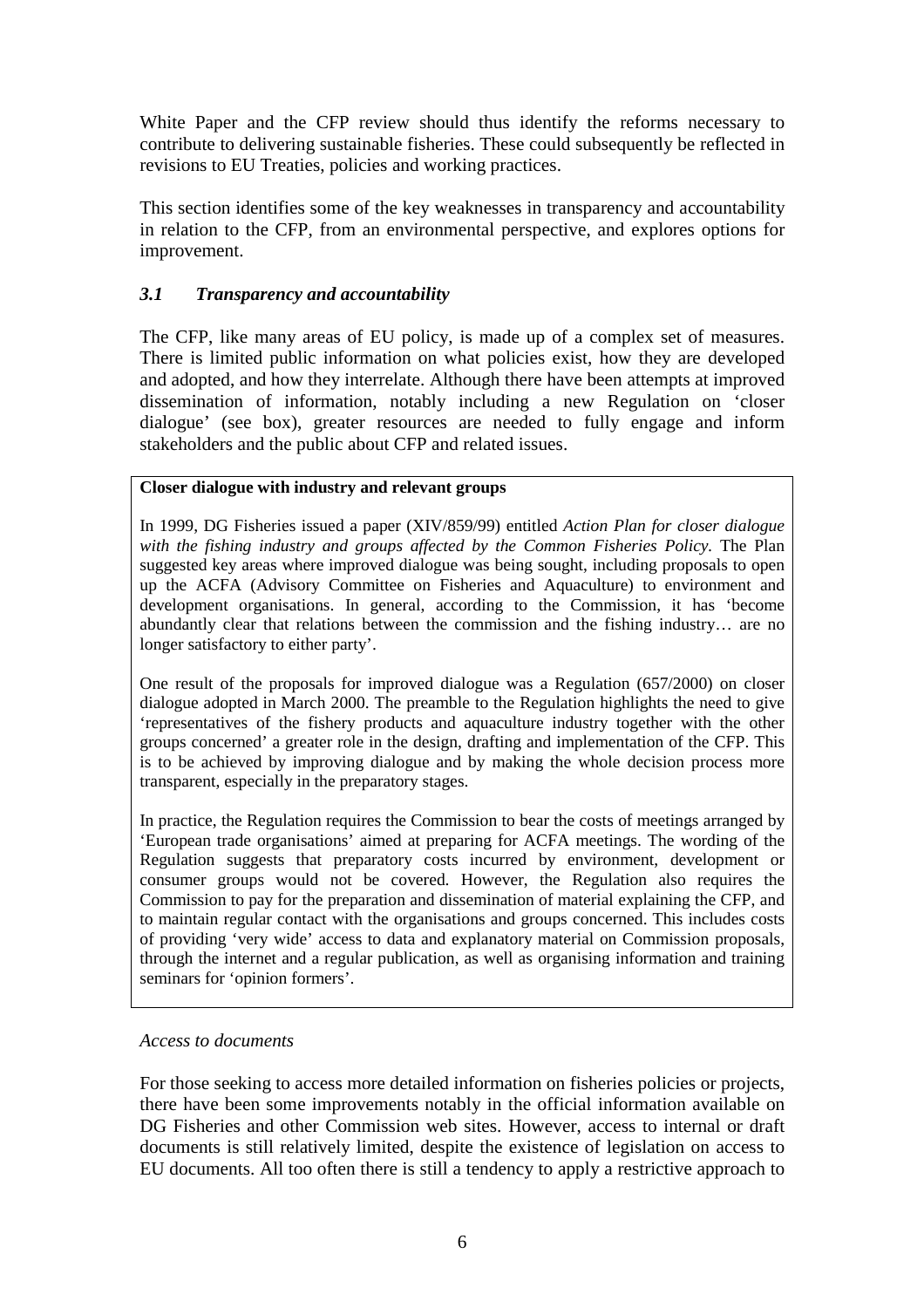the access rules (see box), rather than adopting a proactive and open policy towards access, assuming that information should be in the public domain unless proven otherwise.

#### **Accessing information on fisheries subsidies**

The issue of transparency and accountability in relation to fisheries subsidies was discussed at length at a WWF Conference in November 2000 entitled *Fishing in the Dark*. A background report prepared for the conference (Lasén Diaz 2000) identified a number of factors limiting transparency and accountability in EU fisheries subsidies. The number, size and complexity of EU and national institutions, and the lack of a consistent legal framework governing access rules, made accessing EU information more challenging.

However, perhaps the greatest limitation on the effectiveness of the access to information rules is their essentially passive nature. The existing rules, if properly implemented, only require civil servants to pass information to the public if specifically asked to by an individual. This places a considerable burden on civil society to have prior knowledge of the existence of information and of the institution or agency holding it. It also requires civil society to understand the relevance of such information to their particular interests.

Source Lasén Diaz 2000

# *Transparency in decision-making*

Transparency in decision making continues to be inadequate, particularly in relation to the work of the fisheries Council and its working parties, although practice will generally be influenced by the Presidency of the day. Thus the agendas of fisheries Council working groups have been made available under the Swedish Presidency in the first half of 2001; a similar level of transparency has not been standard practice in the past. Access to EU related documents drafted at national level is also often very variable, in some cases even more restrictive than access to non-EU related documents.

The practices of the Commission and DG Fisheries compare favourably to those of the Council, with considerable improvements having been made in the last few years as a result of the drive to promote 'closer dialogue' (see above). As well as improving information on the internet, this has also led to the inclusion, since 2000, of a representative of environment NGOs on the  $ACFA<sup>7</sup>$ . This has effectively improved transparency, at least for the organisations represented at ACFA. However, it has not improved transparency for other organisations, for example, local, regional or environmental authorities.

DG Fisheries currently has no dedicated forum for regular meetings to discuss environmental issues related to fisheries. This contrasts with Agriculture, Employment and Social Affairs, Environment and Development Directorates-General that have a large number of ad hoc meetings with environmental interests (both European and non-European) on a range of issues. A DG Fisheries/NGO contact group does officially exist, but it is convened by the Commission only rarely and on an *ad hoc* basis*.* Furthermore, membership of the Contact Group is limited to a number of European level NGOs which are also responsible for selecting the

 $\overline{a}$  $7$  Commission Decision 1999/478 renewing the Advisory Committee on Fisheries and Aquaculture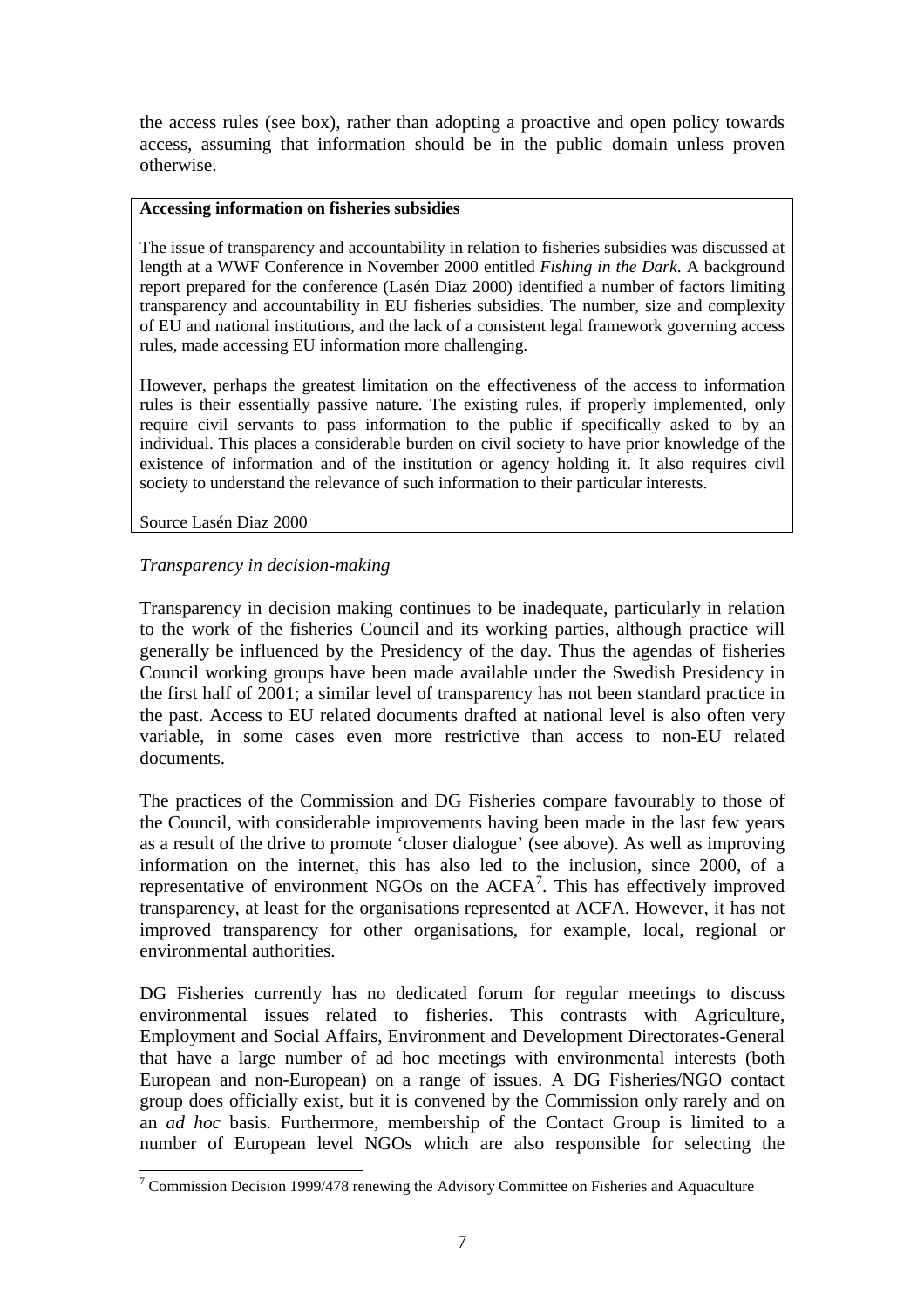respective ACFA members. Environmental agencies, for example, are not members of the group.

# *Information on the impacts of policies*

Little information is available on how policies are implemented, their environmental effects, and whether they are meeting stated objectives. These issues are also central to transparency and accountability and require policies to be formulated on the basis of clear objectives. They also require Member States to undertake baseline environmental monitoring before EU legislation comes into effect, as well as developing appropriate environmental indicators, monitoring systems and reporting regimes. Monitoring and reporting requirements are also needed to provide information on the policies themselves. These requirements are not present in most, if any, EU fisheries legislation. There is consequently little transparency about the effectiveness or environmental impacts of CFP measures.

# *3.2 Public participation in decision making*

There is a common perception that fisheries policy is managed by 'Brussels' without adequately involving environmental, local and national fisheries interests in the decision making process. The benefits of such participation are that policy-makers gain access to valuable local knowledge of fisheries and ecosystems, which can potentially be used to help define regional and local problems more clearly and to design regionally or locally appropriate solutions. Increased participation by stakeholders in the design and implementation of policies should also enhance the legitimacy of the fisheries management system among the wider public. Stakeholders, particularly NGOs, can also provide feedback on the success or otherwise of specific policies. Participation is also thought to improve the likelihood of compliance by fishermen, which is a key challenge in fisheries management.

In practice, there is often some level of public participation in the development of EU fisheries policies but its extent and quality is variable. It generally falls short of the standards set by the Århus Convention, as follows.

• The *Commission* formulates fisheries policy proposals based on 'official' input from a range of national, scientific, technical, industry and environmental interests. The formal forum for participation by environmental non-governmental organisations (NGOs) is ACFA where opportunities are provided to comment and contribute views on CFP related issues. Despite the significant external impacts of EU fisheries policies, access to ACFA meetings has in the past been restricted to EU residents. Further opportunities for industry, but not environmental participation, is provided by the series of regional fisheries management meetings that have been convened by the Commission over the last few years.

Apart from ACFA and the regional meetings, there has also been an increased tendency for DG Fisheries to organise 'hearings' on key policy developments, for example, to gather views on the 2002 CFP review and EU fishing fleet policy. Where participation in Commission work is encouraged, it is generally supported by a limited budget to cover travel costs. For environmental interests, additional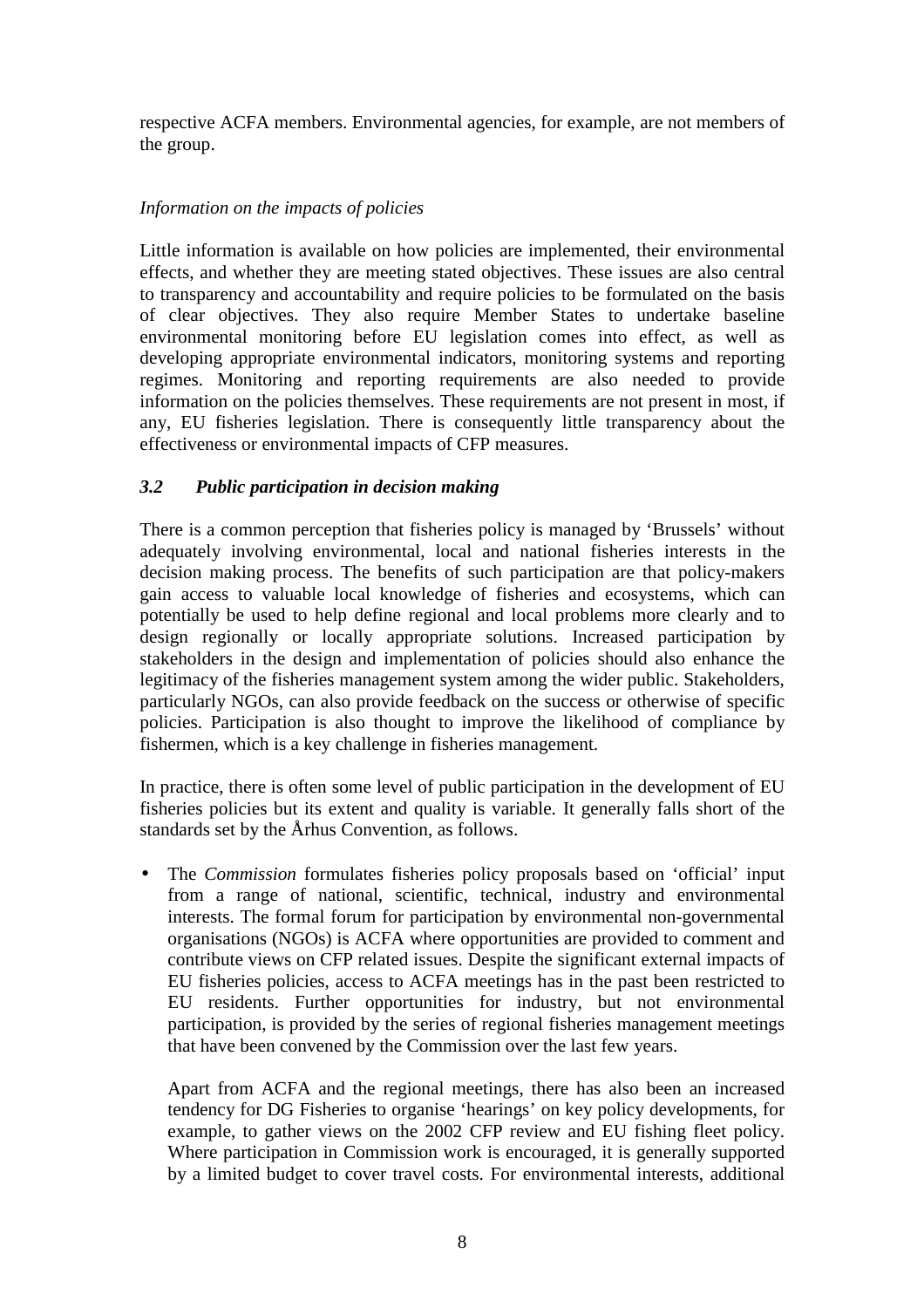expenses such as preparatory work or experts' fees are not normally reimbursable, thus limiting their actual ability to contribute meaningfully to the debate. This contrasts with arrangements for industry organisations whose preparatory costs are eligible for reimbursement (see above).

• The *Council* is very poor at securing public participation in decision making, with no known attempts at consultation by fisheries working groups or in Council meetings. It is up to individual Member States to decide whether or not to consult nationally on proposals, in advance of Council or working group meetings, and practice varies, particularly in terms of participation by environmental interests. However, Member States are now required to reflect 'partnerships', including environment and sustainable development interests, in the development and implementation of fisheries programmes under the Structural Funds.

#### **Improving Participation in Regional Fisheries Organisations**

The importance of regional fisheries organisations (RFOs) has grown over the last decade due to increasing pressure on high seas fisheries and on fisheries straddling national boundaries. There are now in excess of 35 RFOs in existence; the EC is a member of ten of these, ranging from the North East Atlantic to the Indian Ocean, as well as covering stocks of tuna and salmon.

The 1995 UN Agreement on Straddling and Highly Migratory Fish Stocks provides the legal basis for a stronger role for RFOs, and also establishes basic rules on their transparency in decision-making processes and other activities (Article 12). Representatives from NGOs are to be given the opportunity to participate in meetings and arrangements, as observers or otherwise. Although participation need only be 'in accordance with procedures', RFOs should 'not be unduly restrictive in this respect'. Such NGOs are also to be given 'timely access' to RFO records and reports, subject to procedural rules on access.

The Commission considers that the EC should play a 'greater role in establishing and determining the framework to govern fishery resources.' (CEC, 1999) In so doing, the EC needs to secure improvements in transparency and public participation in RFOs, not least as a means of demonstrating a progressive leadership role on the international stage. However, in order to be credible, such a policy should be based on sound practices at home, including participation and transparency in the process of developing and agreeing EC positions on external matters.

• The role of the directly elected *European Parliament* is still very limited in relation to the CFP, in stark contrast to many areas of EU policy where the Council and Parliament now have equal powers in the decision making process. Nevertheless, the fisheries committee organises public hearings from time to time as a means of consulting stakeholders in the process of drafting reports or opinions.

In comparison with standards set by the Århus Convention, there is scope for strengthening stakeholder participation at EU level, as well as promoting public participation in international and national fora, as appropriate. It will be important to address financial and human resource constraints in order to secure a proper and balanced participation of the various interest groups in the decision making process. Perhaps most significantly, the Community institutions will need to be able,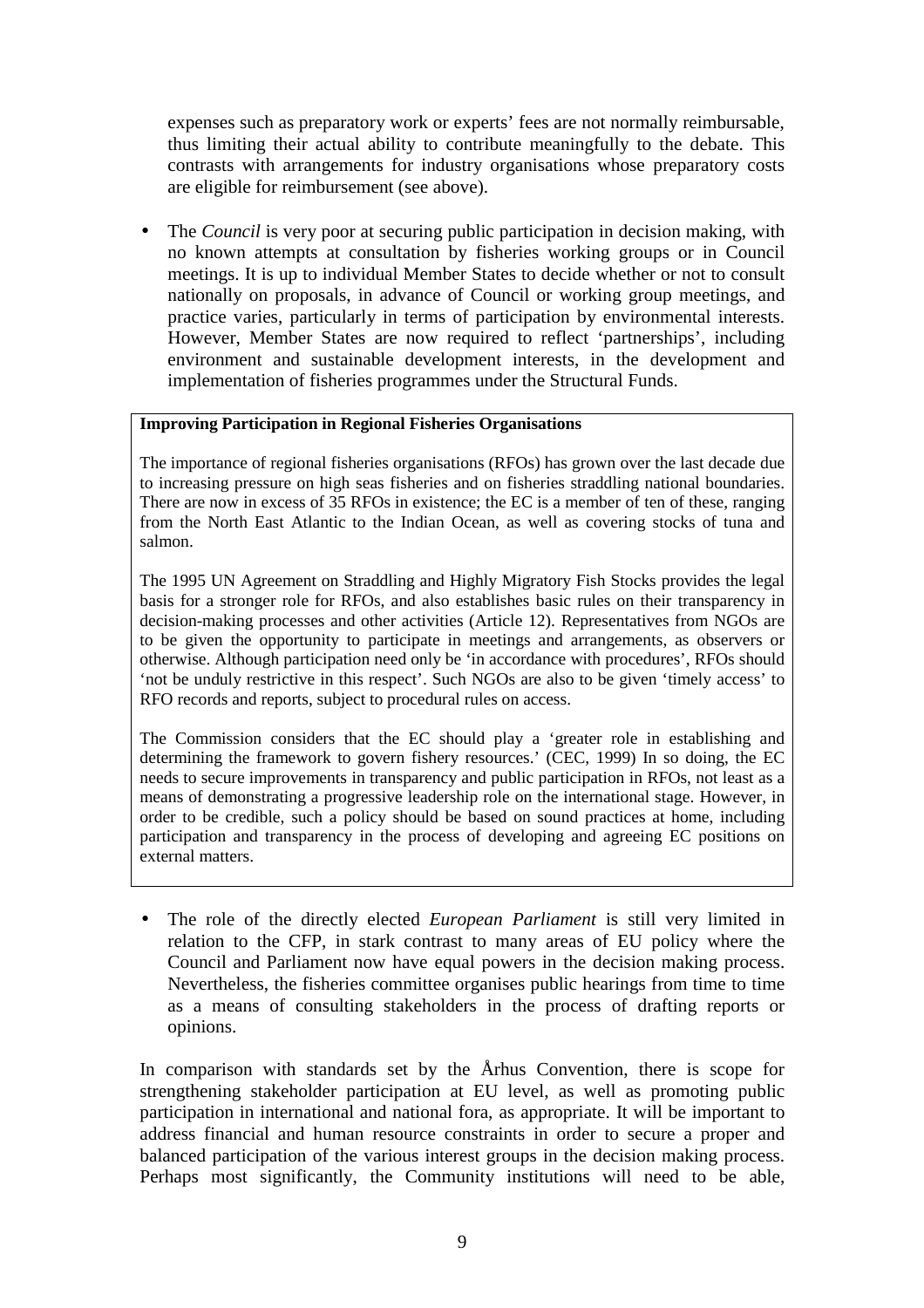ultimately, to demonstrate that stakeholder views have been taken into consideration, in the process of decision making.

# *3.3 Subsidiarity - devolving fisheries policies*

The CFP is characterised by its very top-down approach, particularly in relation to fisheries management which is an area of exclusive EU competence. The CFP now consists of over three hundred pieces of legislation covering most aspects of the fisheries sector. Monitoring and reporting is one of the few areas which remains largely the responsibility of the Member States. Within the CFP, there has traditionally also been a reliance on EU regulations, as opposed to directives. This means that the CFP has sought to intervene directly in the activities of the sector, rather than setting broad objectives that are then left to the Member States to implement.

Having said that, subsidiarity is already a feature of some areas of the CFP and there are examples where Member States are required to decide how measures are implemented on the ground. Thus, Member States are largely responsible for managing inshore fisheries (as these are considered to be predominantly of national interest) and while overall limits on permissible catches and fishing fleets are set at EU level, decisions over the appropriate management of fishing quotas and fleets are left to the Member States. Most significantly, the basic objectives of fisheries structural funding under the Financial Instrument for Fisheries Guidance are agreed centrally by the EU but leave extensive scope for the Member States and regional authorities to decide how and where funds will be targeted.

There are strong arguments in favour of further devolution within the CFP, allowing management measures to be tailored more closely to the specific needs of ecosystems or regions, while simultaneously bringing decisions 'closer' to EU citizens. The new Protocol on subsidiarity and proportionality, described under Section 2.2, also advocates such an approach. In practice this could lead to a greater emphasis on setting basic environmental/fisheries objectives at EU level, and agreeing national quotas, but leaving Member States to design and implement these objectives in ways that best suit their particular circumstances. So, for example, Member States could be required to draw up and implement fisheries management plans, where necessary in cooperation with other relevant Member States. This approach is already applied to the management of other natural resources, notably under the birds and habitats Directives, as well as under the new water framework Directive. The series of regional fisheries workshops (see below) that have been convened by the Commission over the last few years may provide a suitable forum for developing and implementing such regional plans or activities $8$ .

At the same time, in line with the subsidiarity principle, the EU's role in some aspects of fisheries management might actually be increased. One obvious area for consideration would be monitoring and enforcement activities that could benefit from stronger (but not exclusive) EU-level coordination, thereby improving the efficiency and effectiveness of monitoring and enforcement throughout EU waters.

 $\overline{a}$  $8$  For more detailed information on the regional workshops, see also COM(1998)145 and COM(1999)747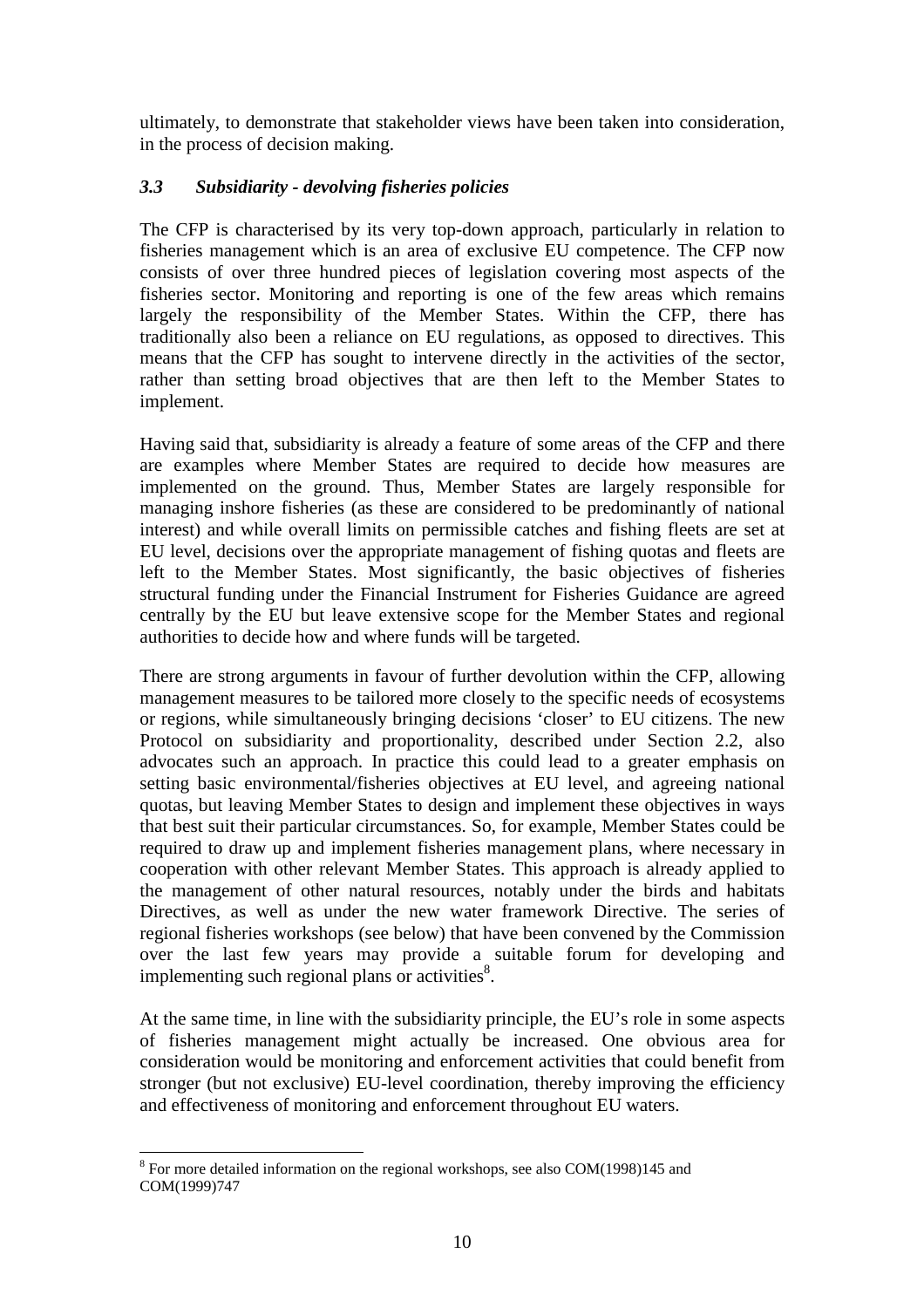From an environmental perspective, a critical precondition for greater subsidiarity is that EU level objectives are both sufficiently strict and clear: subsidiarity should not be used as a means of avoiding or diluting existing standards. It is also critical that strong provisions regarding transparency and participation by environmental interests accompany any move towards devolution (see Hey 2000). Importantly, that includes ensuring adequate scope and capacity for local, regional or national public participation. The series of CFP regional fisheries meetings, which currently do not include environmental interests, illustrate the potential for decentralisation or regionalisation to dilute EU standards of public participation (see box).

#### **Subsidiarity and participation: experience in regional fisheries workshops**

Since 1997, the Commission has arranged a series of regional workshops to explore ways of improving the conditions in which single-species fisheries are managed in maritime regions. The regional meetings have a number of advantages: they provide an opportunity to develop policies and promote implementation at the appropriate regional seas level, but do not require fundamental changes to the EU institutions. They also support transparency and participation by industry representatives in developing appropriate policy responses and in implementation.

However, apart from the Baltic Sea workshops, they have failed thus far to involve environmental groups or other stakeholders in the process. This is despite recent changes to EU level consultation within the ACFA which since 2000 includes an environmental representative. In effect, the positive opportunities presented by the regional workshops are cancelled out by the failure to involve environmental stakeholders in the process.

A further prerequisite to decentralisation would be the establishment of strong monitoring and evaluation systems, including appropriate environmental indicators, to enable EU-level scrutiny of Member State performance in fisheries management.

#### **4 Conclusions**

For the reasons outlined in this paper, there is increasing pressure to improve the legitimacy of the EU, particularly in relation to the fisheries sector. There are growing concerns over the effectiveness of existing fisheries management policies, as well as their wider environmental impacts. Arguments in favour of improved governance are considerably strengthened by the 1998 Århus Convention and the 1997 Amsterdam Treaty which call for a more fundamental reform of the way the EU manages its resources, in terms of access to information, public participation and subsidiarity.

The recent push by DG Fisheries to improve dialogue and transparency has resulted in important steps to improve governance of the CFP, for the first time involving some environmental interests in an official advisory capacity. Renewed efforts are now needed to improve the application and effectiveness of these and other rules and, in several cases, to introduce new measures and approaches. Importantly, decisions to enable further subsidiarity within the CFP are encouraged, but only after stringent provisions are in place to secure good governance at whatever level CFP related decisions are taken. The CFP Green Paper and the debate that follows provide a golden opportunity to consider all of these issues in a comprehensive way, which hopefully will provide the basis for the reform in 2002.